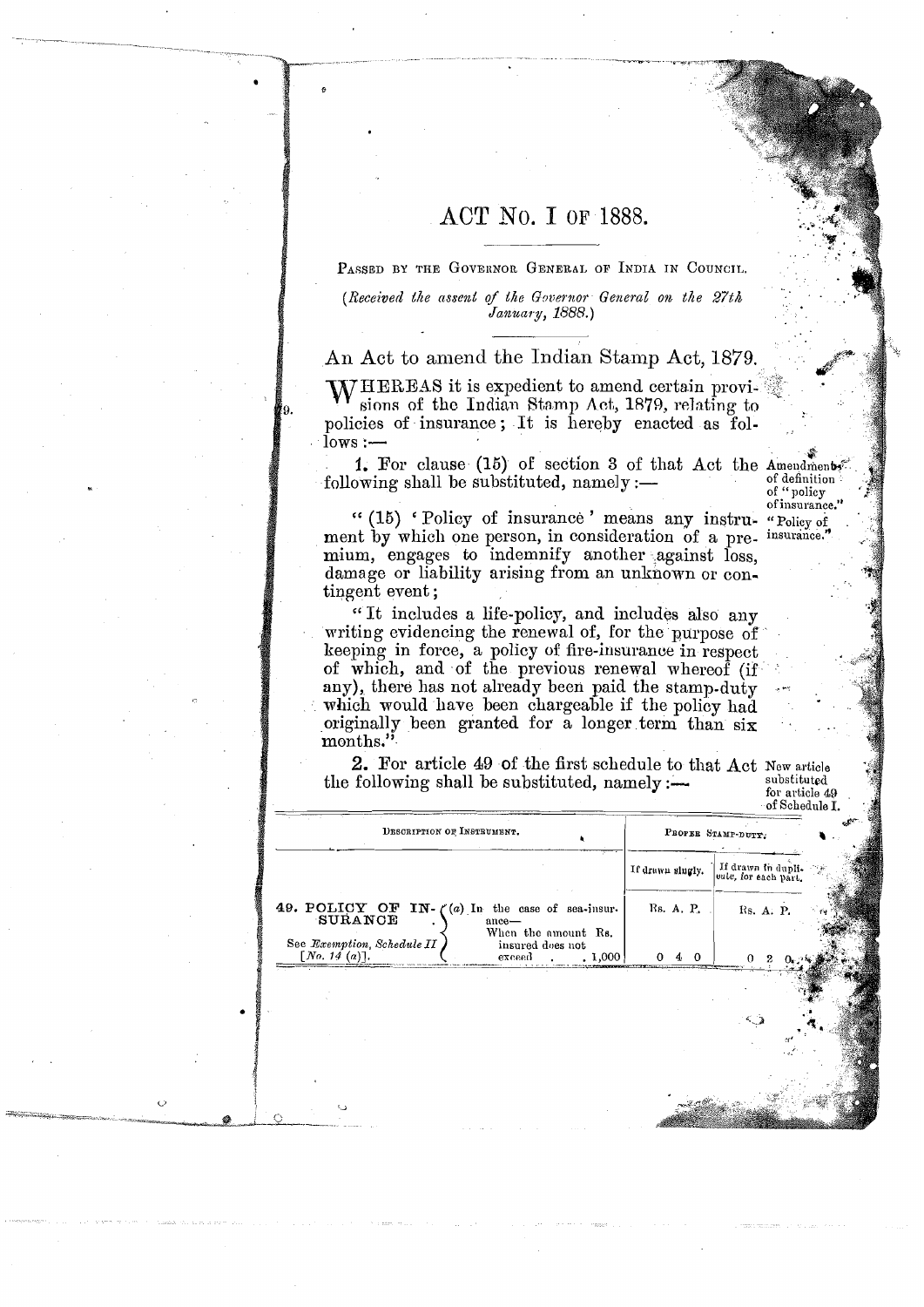|       |                                     | Stamps.                                                                                                        |                  | [ACT I]                                    |
|-------|-------------------------------------|----------------------------------------------------------------------------------------------------------------|------------------|--------------------------------------------|
|       |                                     | DESCRIPTION OF INSTRUMENT.                                                                                     |                  | PROPER STAMP-DUTY.                         |
|       |                                     |                                                                                                                | If drawn singly. | If drawn in dupli-<br>cate, for each part. |
|       |                                     | Rs.<br>And for<br>every<br>further sum of                                                                      | Rs. A. P.        | Rs. A. P.                                  |
|       |                                     | Rs. 1,000<br>or<br>part thereof in<br>excess of<br>, 1,000                                                     | $4\quad0$<br>0   | $2\degree$<br>0                            |
|       |                                     | (b) In the case of fire-insur-<br>ance-                                                                        |                  |                                            |
|       |                                     | i. In respect of an original<br>policy for a month or<br>any shorter term-                                     |                  |                                            |
|       |                                     | Rs.<br>When the amount<br>insured does not<br>exceed<br>.1,000<br>$\bullet$                                    | Rs. A. P.        | 0                                          |
| مای ب |                                     | And for every fur-<br>ther<br>sum<br>of<br>Rs.<br>1,000<br>or                                                  |                  |                                            |
|       | 49. POLICY OF IN-<br>SURANCE-contd. | part thereof in<br>excess of<br>.1,000                                                                         |                  | 0                                          |
|       |                                     | ii. In respect of an original<br>policy for more than<br>one month but not<br>more<br>than<br>three<br>months- |                  |                                            |
|       |                                     | Rs.<br>When the amount<br>insured does not<br>.1,000<br>exceed                                                 |                  |                                            |
|       |                                     | And for every fur-<br>ther sum<br>of<br>Rs. 1,000<br>or<br>part thereof in                                     |                  |                                            |
|       |                                     | excess of.<br>.1,000<br>iii. In respect of an original policy for more than<br>three months but not            | 0                | 3<br>∩                                     |
|       |                                     | more than six months-<br>Rs.                                                                                   |                  |                                            |
|       |                                     | When the amount<br>insured does not<br>exceed<br>.1,000<br>$\ddot{\phantom{a}}$                                | 0                | o                                          |
|       |                                     |                                                                                                                |                  |                                            |
|       |                                     |                                                                                                                |                  |                                            |
|       |                                     |                                                                                                                |                  | Ø                                          |

 $\label{eq:2.1} \frac{1}{\sqrt{2}}\int_{\mathbb{R}^3}\frac{1}{\sqrt{2}}\left(\frac{1}{\sqrt{2}}\right)^2\frac{1}{\sqrt{2}}\left(\frac{1}{\sqrt{2}}\right)^2\frac{1}{\sqrt{2}}\left(\frac{1}{\sqrt{2}}\right)^2\frac{1}{\sqrt{2}}\left(\frac{1}{\sqrt{2}}\right)^2.$ 

 $\mathcal{L}^{\text{max}}_{\text{max}}$ 

 $\label{eq:1} \frac{1}{\sqrt{2\pi}}\sum_{i=1}^n\frac{1}{\sqrt{2\pi}}\sum_{i=1}^n\frac{1}{\sqrt{2\pi}}\sum_{i=1}^n\frac{1}{\sqrt{2\pi}}\sum_{i=1}^n\frac{1}{\sqrt{2\pi}}\sum_{i=1}^n\frac{1}{\sqrt{2\pi}}\sum_{i=1}^n\frac{1}{\sqrt{2\pi}}\sum_{i=1}^n\frac{1}{\sqrt{2\pi}}\sum_{i=1}^n\frac{1}{\sqrt{2\pi}}\sum_{i=1}^n\frac{1}{\sqrt{2\pi}}\sum_{i=1}^n\frac{$ 

 $\mathcal{L}(\mathcal{A})$  and  $\mathcal{L}(\mathcal{A})$ 

 $\label{eq:2.1} \frac{1}{\sqrt{2}}\left(\frac{1}{\sqrt{2}}\right)^{2} \left(\frac{1}{\sqrt{2}}\right)^{2} \left(\frac{1}{\sqrt{2}}\right)^{2}$ 

e and and a state of the state of the state of the state of the state of the state of the state of the state of the state of the state of the state of the state of the state of the state of the state of the state of the st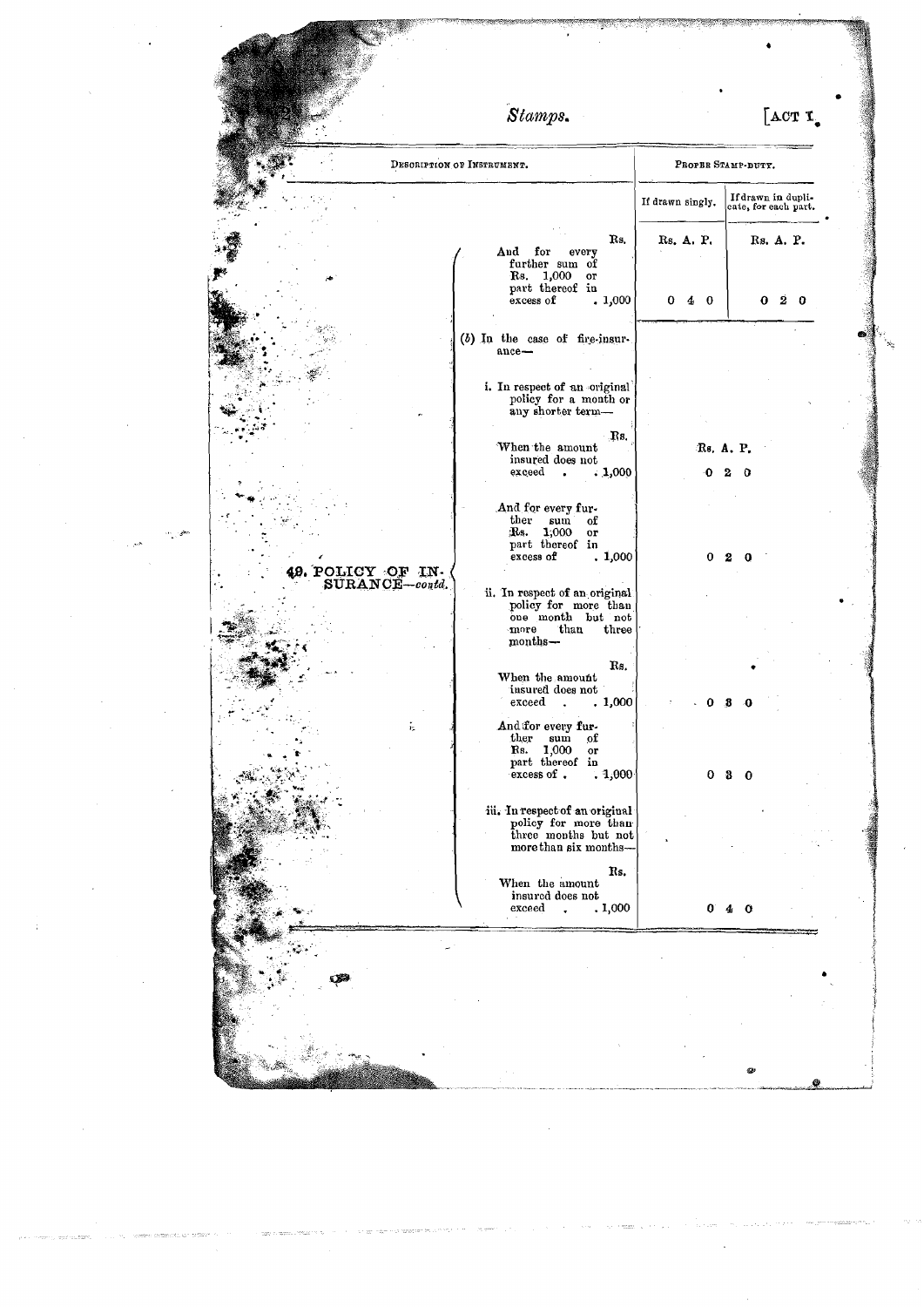1888.] Stamps. DESCRIPTION OF INSTRUMENT. PROPER STAMP-DUTY. Rs. A. P. Rs. And for every fur-<br>ther sum of<br>Rs. 1,000 or part thereof in<br>excess of  $\bar{.}1,000$ iv. In respect of an original<br>policy for a longer term<br>than six monthsi Rs. When the amount insured does not exceed  $\,$ . 1,000  $\ddot{\phantom{a}}$ 6 And for every further sum of<br>Rs. 1,000 or part thereof in excess of .  $\frac{1}{1,000}$  $\ddot{\phantom{1}}$ v. In respect of renewing,<br>for the purpose of<br>keeping in force, a<br>policy which has been<br>granted for six months<br>or any shorter term<br>and in respect of which,<br>and in terms and of the province,<br>renewal whereof (if<br>any), there 49. POLICY OF IN-<br>SURANCE-contd. The same duty as would be pay-<br>able in respect of an original<br>policy for the amount and term<br>to which the renewal extends.  $\alpha$ r the excess of the duty which would have been chargeably we the policy had originally  $\frac{1}{2}$  and  $\frac{1}{2}$  and  $\frac{1}{2}$  and  $\frac{1}{2}$  and  $\frac{1}{2}$  and  $\frac{1}{2}$  ready paid in respect of the policy, and of the previous whichever is the smaller sum ు